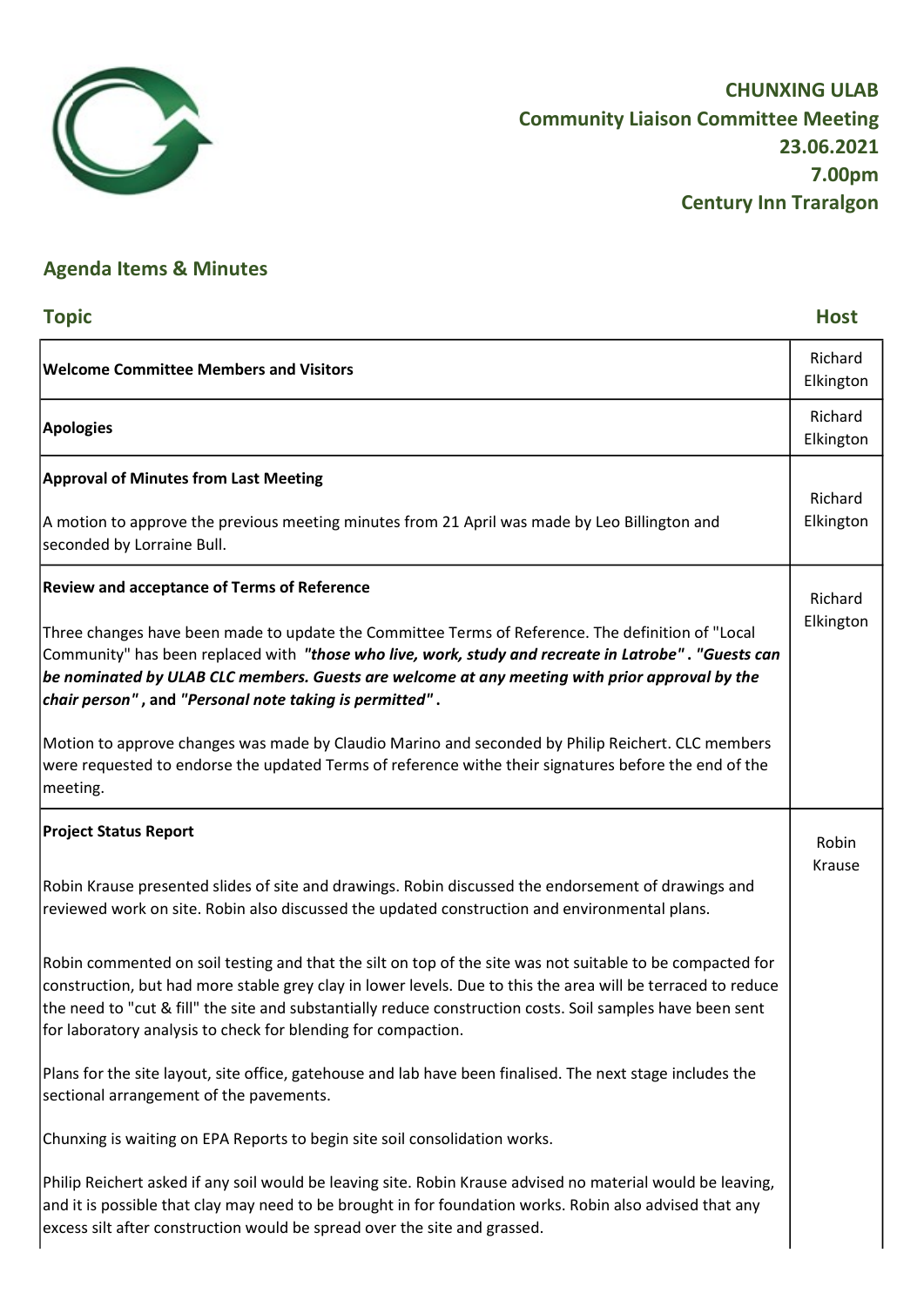Richard Elkington advised that there was a soil disposal site at Duttson Downs. Robin explained that a consultant had been engaged to advise on the rolling and conditioning off the soil to provide a stable base to build on. Mark Richards asked how water runoff would be managed. Bronwyn Woodward asked if the site floods and is below the surrounding land level. Robin advised there is a concrete bund that will collect runoff, and that all water that is collected will be stored on site. Beverage Williams have been engaged to investigate storage requirements in a hundred year flood event and that the site storage capabilities exceed this level by 25% Robin advised Gippsland Water had agreed that appropriately tested water would be discharged under licence as trade waste into the sewerage system. Richard Elkington asked if the water storage ponds were permeable. Robin advised all permanent site storage ponds were concrete. During the construction phase the runoff ponds would be used with plastic liners. Fugitive Emissions Robin discussed that Chunxing had engaged Neville Hook to advise on negative pressure requirements. The report advised 2 fans are required on site. Chunxing will exceeds this requirement by installing 3 fans to manage fugitive emissions. Robin explained even with a roller a door open the building will maintain a negative pressure. Robin explained that the vented hoods would extract all dust particles that would be collected in the bag house and processed back to the smelter. Robin advised the breaker and wet systems would collect all acid fumes through the fan, be processed through the scrubbers and form gypsum. Robin explained all filtering systems are designed to capture and recycle the maximum amount of lead, by collecting all fugitive emissions, with no gas or dust escaping outside. Lorraine Bull asked what type of processed coal was being used. Robin explained 2-4mm pulverised and dried black coal would be used as furnace reduction agent, which assists in separating lead and slag. The coal will likely be sourced from NSW/QLD. Dr Lakshman added that we are trying to source coal locally but the coal needs to meet low sulphur requirements. Leanne Norwood asked if vent hoods and exhausts are located in areas subject to negative pressure. Robin advised yes, they are subject to negative pressure, with all air drawn from outside through automated doors and louvers. Sensors will be used to manage the negative pressure system. Leanne Norwood asked how fast do the louvers operate, and will they accommodate a B Double Truck entering the facility. Robin advise extremely quickly, as they are computer automated to detect pressure changes. Richard Elkington asked if there was a video of how an existing plant operates, and was interested in observing the scale of operation. Chunxing will request a video of the Chinese plant. Robin Krause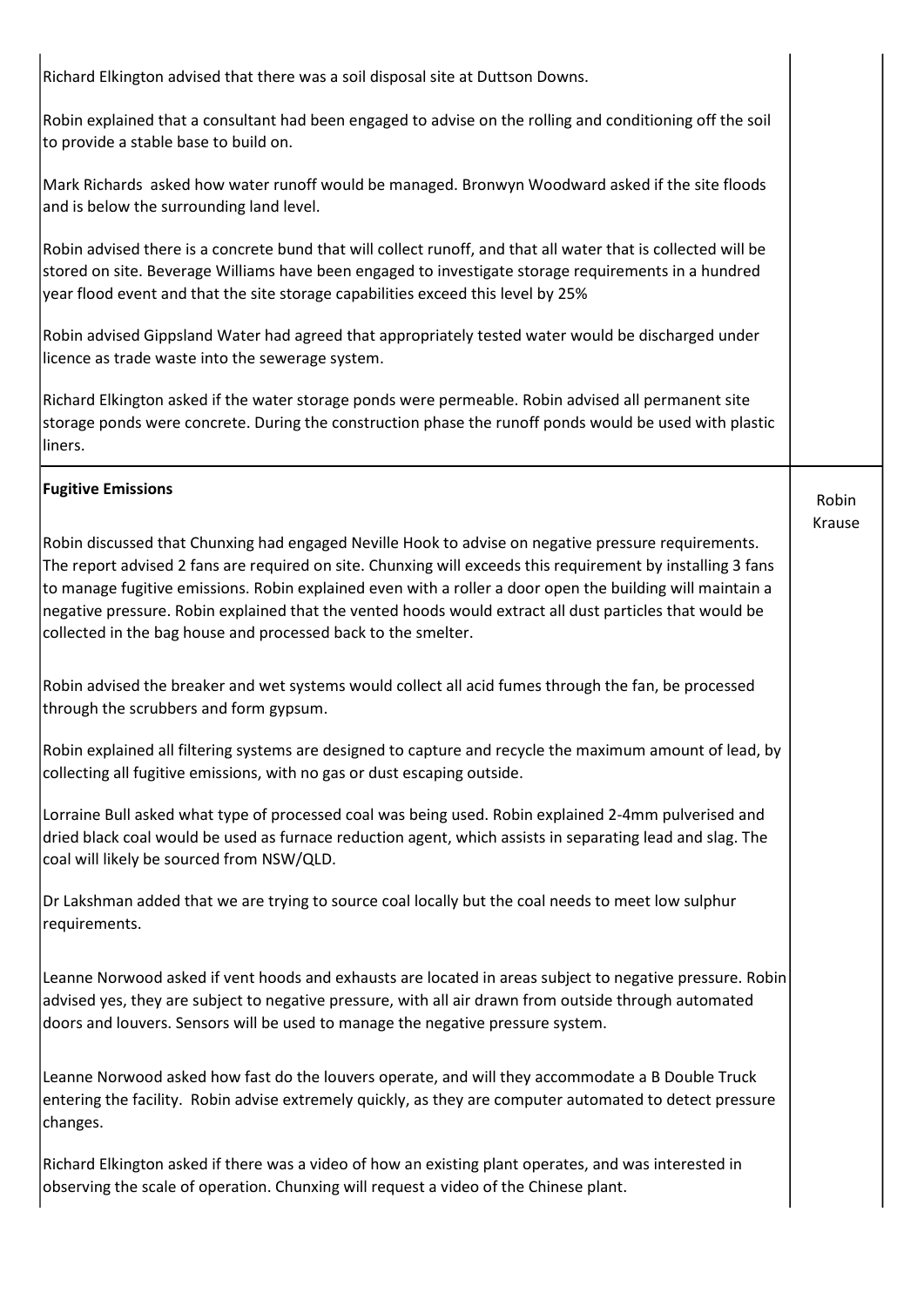| Mark Richards asked what size the fans were, and discussed interlinked fan systems in the mines, and how<br>they are managed from the control rooms.                                                                                                                                                                                                                           |                 |
|--------------------------------------------------------------------------------------------------------------------------------------------------------------------------------------------------------------------------------------------------------------------------------------------------------------------------------------------------------------------------------|-----------------|
| Robin advised the fans were large approximately 4m in diameter. Robin also discussed sumps were<br>pumped to water treatment plant, any spillage was collected in the washdown where reactive chemicals<br>were separated and recollected sludge was sent back to the smelter to reduce landfill.                                                                              |                 |
| Mark Richards advised the Paper Mill used similar systems.                                                                                                                                                                                                                                                                                                                     |                 |
| Dr Lakshman advised that the system was designed to collect all emissions, and not allow anything to<br>escape into the environment or affect the workers in the building.                                                                                                                                                                                                     |                 |
| Robin advised that the main vent system operates by drawing exhaust gases from the smelter through the<br>baghouse into the main stack. Fugitive emissions system collects minor fumes and dust to keep the air<br>clean.                                                                                                                                                      |                 |
| Geoff Latimer advised that the Chunxing vent system works in the same way as a woodburning heater<br>avoids ash being sucked out of the firebox.                                                                                                                                                                                                                               |                 |
| <b>Construction Environmental Management Plan</b>                                                                                                                                                                                                                                                                                                                              | Robin<br>Krause |
| Robin advised Tetra Tech Coffey had been engaged to provide baseline measurements of any<br>contaminants in the soil and ground water. Tetra Tech and Coffey have checked the site is suitable for an<br>industrial level 2 construction.                                                                                                                                      |                 |
| Robin advised the CEMP acknowledges EPA requirements and will take no ground water from the site.<br>There will also be no soil removed from site. Soil will be reconditioned and excess soil will be spread on<br>site.                                                                                                                                                       |                 |
| Robin referred to the slide outlining objectives of the CEMP with emphasis on key targets:                                                                                                                                                                                                                                                                                     |                 |
| to protect human health and the environment from potential impact of construction                                                                                                                                                                                                                                                                                              |                 |
| to satisfy key requirement in approval documents                                                                                                                                                                                                                                                                                                                               |                 |
| to ensure compliance with relevant legislation and requirements<br>٠                                                                                                                                                                                                                                                                                                           |                 |
| develop, implement and maintain effective controls for the environmental aspects of the<br>construction works                                                                                                                                                                                                                                                                  |                 |
| to incorporate agreed community and stakeholder expectations,                                                                                                                                                                                                                                                                                                                  |                 |
| to monitor environmental impacts and to maximise the value and outcomes of environmental<br>monitoring activities                                                                                                                                                                                                                                                              |                 |
| Richard Elkington asked if the community matches Chunxing's expectations. Robin advised Chunxing has<br>controls and safeguards in place to mange community concerns.                                                                                                                                                                                                          |                 |
| Bronwyn Woodward asked if Chunxing was moving site soil onto a flood zone. Robin advised the site was<br>not flooded in the last storm and all runoff would be stored on site. A 2m deep plastic lined pond with a<br>silt curtain would be utilized to capture and store runoff. The area that would have additional soil spread<br>on it would be reseeded in the long term. |                 |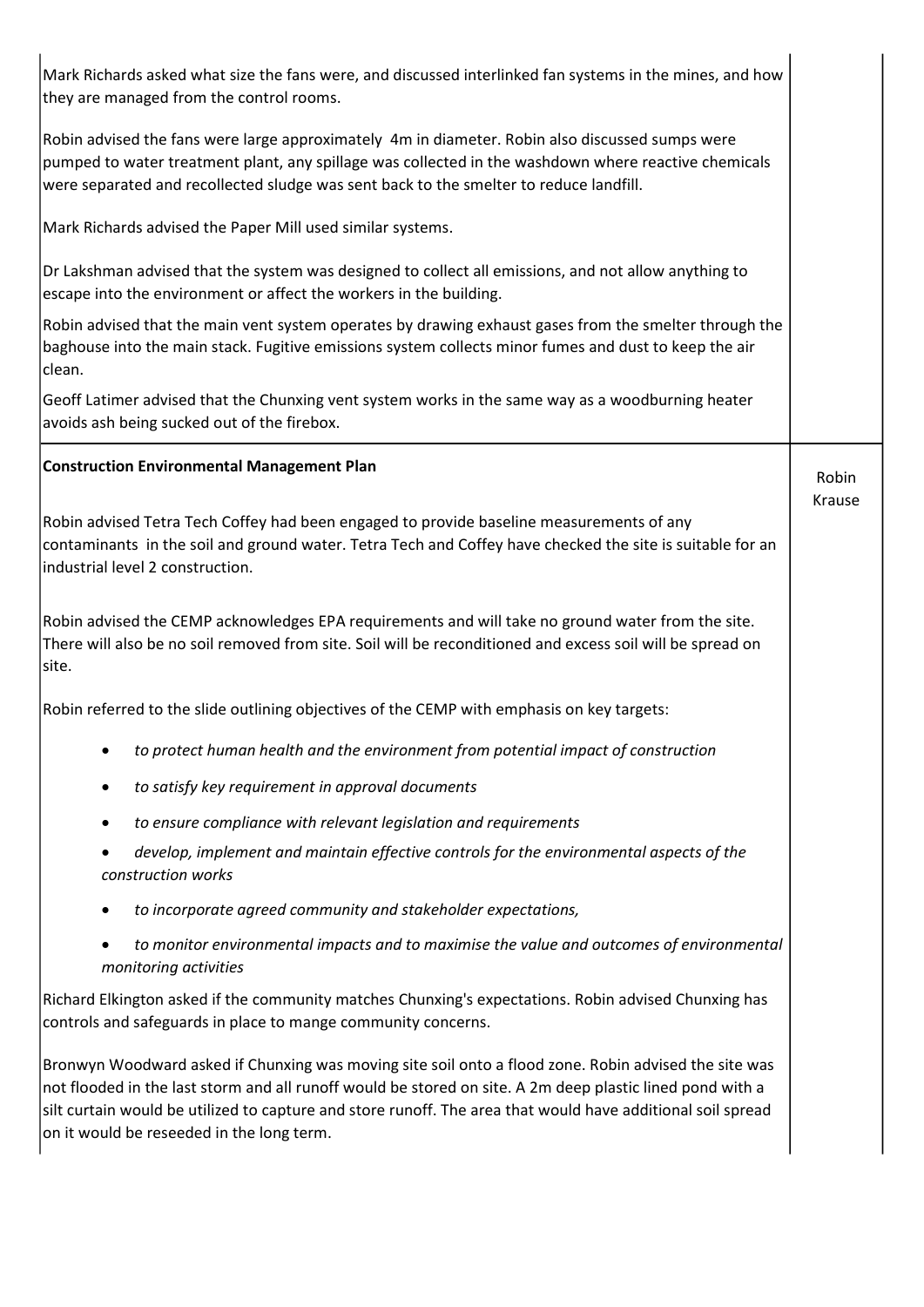Robin explained to minimise dust and runoff the soil will be conditioned in strips, and footing works will be completed in sections. In extreme rain events clean site pond water can be discharged under licence in Eel Hole Creek, and contaminated water will be discharged into the sewer system. Lorraine Bull questioned whether it was Eel Hole or Bennet Creek. Location to be confirmed.

Robin advised all water that falls on the site will be captured and utilized for washing vehicles, dust suppression and soil compaction.

Leanne Norwood - Community question - will water leave the site? How much water will leave site? Who grants the approvals or licences? Robin advised that no water would leave site, bunding is used to manage water flooding. Gippsland water will take trade waste only, no clean water will be discharged into the sewer. Once all holding tanks are built no water will leave the site. Geoff Latimer explained licences are required to discharge waste water and are only used as a backup option and involve cost to the company.

John Buhagiar asked if there was enough storage in rainwater and site ponds, Mark Richards asked what the tank size was, and what will happen to the construction pond. Robin advised the construction pond will be left in place, and the roof water storage tanks are 14000 litres capacity.

John Buhagiar asked when the tanks will be built and Richard Elkington asked when general construction will start. Robin advised earthworks would begin in mid July 2021 and storage ponds construction should start in March 2022 subject to EPA and Latrobe planning signoff.

Bronwyn Woodward asked if the community had been considered in the construction process starting, and was concerned about use of engineering terms being difficult for laypeople to understand. Richard Elkington suggested setting up a meeting including Leanne Norwood off line to discuss the construction processes in plain English.

Robin discussed the CEMP construction sequence, installing paving in 3 stages, constructing the building shell, pouring the internal building slab, installing external paving and roads (early roads will be temporary), construct 8 ponds, install plant, pour concrete slab under main stack, construct surface water pond, install external buildings, office, lab, and gate house.

Richard Elkington asked where first site office will be installed. Robin advised site office will be in the back corner of the site and installed after approvals have been finalised and contractors have been engaged.

Richard Elkington asked when the committee can view the site. Robin advised October, when the soil has been conditioned and the column footing installation has begun.

Adam Leslie asked if there was hardstand areas. Richard advised that the temporary road were hardstand constructed of recycled crushed concrete. Robin also advised that this material would not be wasted and would be used in the foundation works to bind the silt and clay. Clay removed from the pond works would also be used to condition the silt.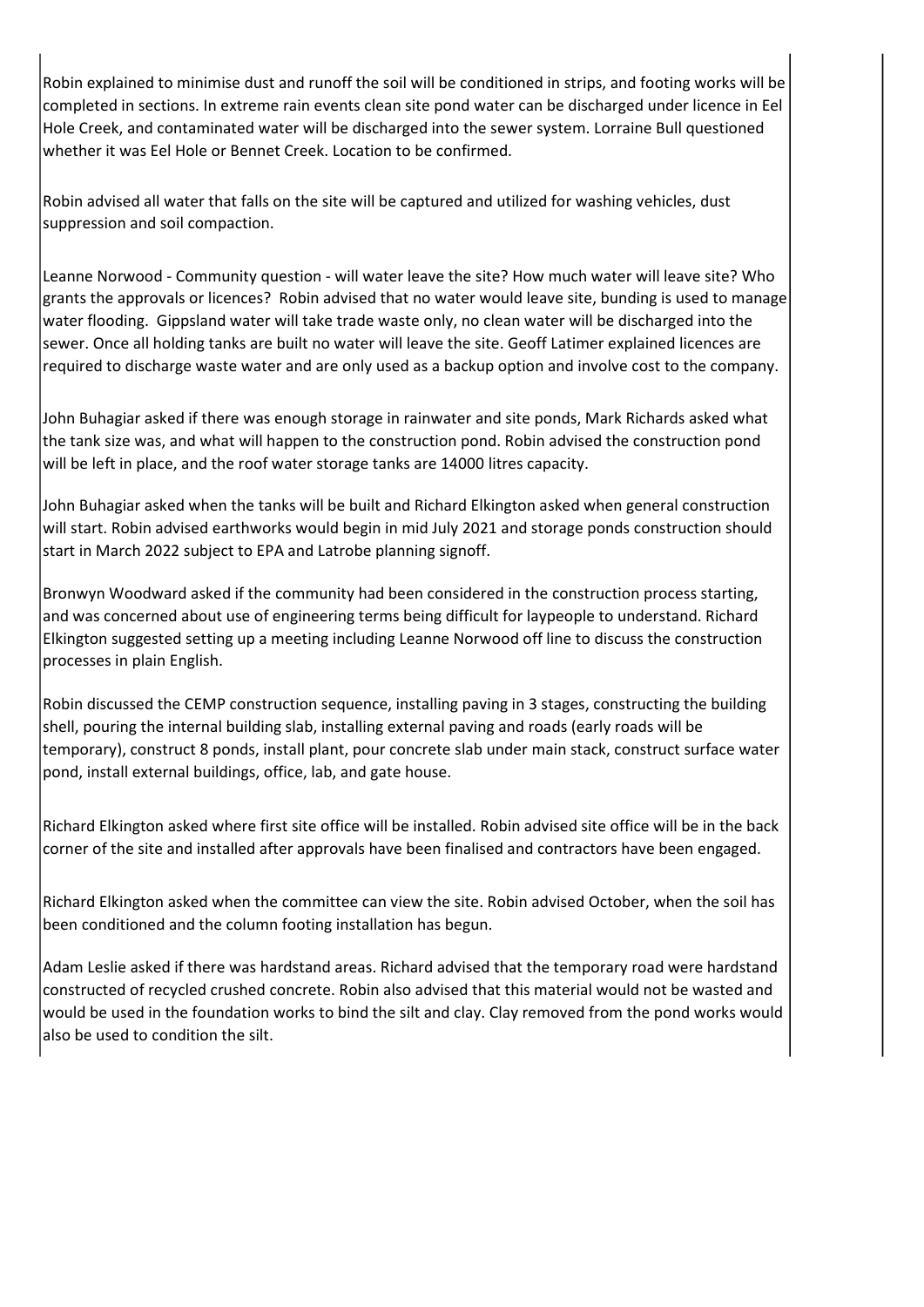Shane Mynard asked if the water treatment ponds were open or bladders, were there any biological hazards that could cause flares and can we replace critical plant in an emergency situation. Additionally would an emergency shut down cause any electrical issues? Geoff Latimer advised as the factory runs a batch process system any hazards would be shut down immediately, and cooling takes place within 15 minutes. Geoff also advised 3 fans exceed emissions requirements and that any emissions released during an emergency shutdown would be incredibly small. Robin did not know how long it would take to replace critical plant but advised that there were no biological hazards on site that would cause flares.

Shane advised that there was new legislation from Fire Rescue Victoria regarding recycling plants that concerned the future sustainability of the plant and limit emergency situations.

Leanne Norwood asked what would happen in the event of a power blackout. Robin advised that there would be a generator onsite to shut down the plant safely and mange the pollution control systems. Geoff Latimer advised it was a 1000Kw diesel generator that is designed to start within 2 minutes of a power outage. Shane Mynard advised it is difficult to get fuel for generators in an emergency situation. Robin advised the plant would be shut down during extended power outages.

Richard Elkington asked what proportion of the plant construction would be Australia made. Dr Lakshman advised the construction of the factory is all Australian and the furnaces and battery breakers would be sourced from China. Dr Lakshman estimated 30-35% of the plant would be sourced internationally, the rest would be sourced locally.

John O'Connor commented that the cement required would likely come form China, as there are only three operational cement processing facilities left in Australia.

Dr Lakshman commented that all installation of equipment would by managed by 4 - 5 local and Chunxing engineers.

> Robin Krause

## Background Air Quality

Robin advised 3 companies had submitted proposals for dust sampling for PM 2.5 fine dust, PM 10 heavy dust, sulphur dioxide (SO 2) and nitric oxide (NO) and nitrogen dioxide (NO 2 ). Dust collection would analyse all contaminants including lead. Robin advised there is currently no technology that allows continuous lead monitoring. Testing needs to be carried out in a laboratory.

Robin advised two sites are currently being considered for air monitoring towers, at the primary school, and South East of the Chunxing front gate. The air monitoring towers are proposed for installation prior to construction, as requested by the community.

Mark Richards asked when Chunxing expected to install the air quality monitors. Robin advised the proposal should be completed in approximately two weeks. Mark Richards asked what would happen in the event of the air quality monitors breakdown Robin advised we were hopping to use an Australian company to avoid any lengthy maintenance issues.

Leanne Norwood advised that the public were told that there would be live monitoring of air quality in real time. Geoff Latimer explained that gases and dust could be monitored in real time, but lead analysis must be performed in a lab.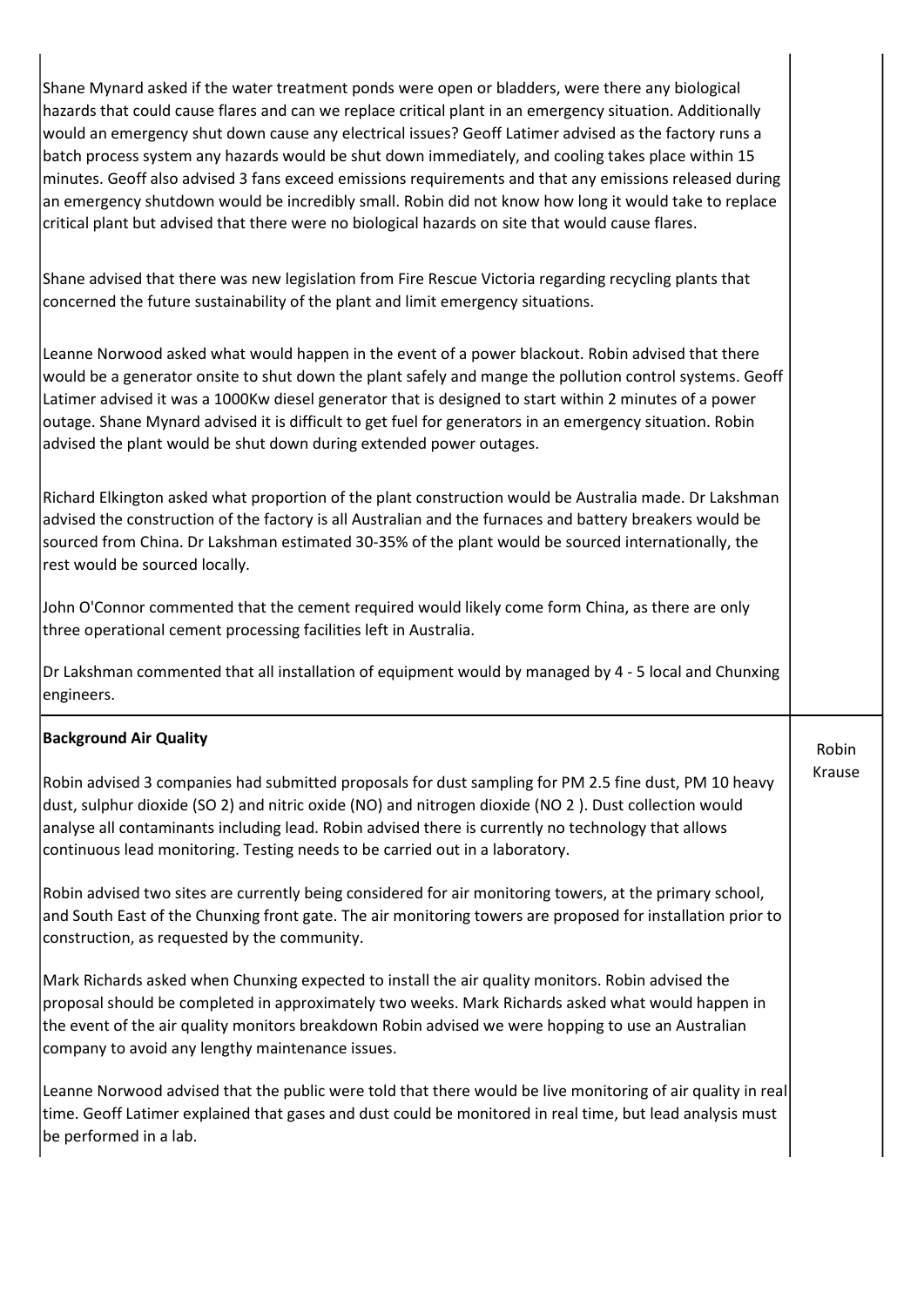| Leanne askes if the stacks would have emissions monitoring. Geoff Latimer advised that stack testers<br>would take samples as required by the EPA. Geoff also advised that dust samples analysis would be able to<br>provide an indicative measure of the amount of lead emissions. Richard Elkington commented that the<br>lead component of dust was analogous to lead emissions. Robin advised that lead emissions would be<br>measured at the time of the plant commissioning and could be adjusted accordingly at this time if any<br>issues were to be found.                                                                                                                                                                                                                                                                                                                                                                                                                                                                                                                                                                                                                                                                                                                                                |           |
|--------------------------------------------------------------------------------------------------------------------------------------------------------------------------------------------------------------------------------------------------------------------------------------------------------------------------------------------------------------------------------------------------------------------------------------------------------------------------------------------------------------------------------------------------------------------------------------------------------------------------------------------------------------------------------------------------------------------------------------------------------------------------------------------------------------------------------------------------------------------------------------------------------------------------------------------------------------------------------------------------------------------------------------------------------------------------------------------------------------------------------------------------------------------------------------------------------------------------------------------------------------------------------------------------------------------|-----------|
| Mark Richards asked if there would be an App that the public could use to track emissions. Geoff Latimer<br>advised that lead amounts could be estimated based on extrapolated data. Dr Lakshman advised that lead<br>content from the stacks could be easily confirmed through sampling, and that there are established<br>parameters in the lead industry.                                                                                                                                                                                                                                                                                                                                                                                                                                                                                                                                                                                                                                                                                                                                                                                                                                                                                                                                                       |           |
| Richard Elkington asked when the public would have a definitive answer regarding the air sampling. Robin<br>advised that the site was a liquid environment and that we would loose very small amounts of dust, and<br>that we planned to ensure there was pre and post construction sampling to compare the dust levels. Robin<br>also advised that the production processes were as efficient as possible to capture as much lead as<br>possible and have installed scrubbers to collect dust. The stacks should vent gas only and meet EPA<br>requirements.                                                                                                                                                                                                                                                                                                                                                                                                                                                                                                                                                                                                                                                                                                                                                      |           |
| Richard Elkington asked if seasonal factors would affect the plant dust levels, and Leanne Norwood asked<br>if the winds would blow lead dust across the community. Robin advised that further questions could be<br>sent to the "Contact Us" page on the Chunxing Webpage.                                                                                                                                                                                                                                                                                                                                                                                                                                                                                                                                                                                                                                                                                                                                                                                                                                                                                                                                                                                                                                        |           |
| <b>Community Concerns</b>                                                                                                                                                                                                                                                                                                                                                                                                                                                                                                                                                                                                                                                                                                                                                                                                                                                                                                                                                                                                                                                                                                                                                                                                                                                                                          | Richard   |
| Claudio Marino advised that he had been vocal for the plant to go ahead and support jobs and industry for<br>the community. Claudio advised his current workplace had been contacted by individual(s) to complain<br>about his involvement in the project and the issue had been escalated to his HR department. Claudio<br>explained his employer had no issue with his involvement with the Chunxing project and were happy and<br>supportive of him in his workplace. Claudio explained that although he had been initially very angry at this<br>level of interference in his workplace, he is now not overly impacted by the situation. Claudio advised that<br>instead of relying on disinformation in social media that people can come to the CLC meetings to gain<br>factual information. Shane Mynard expressed his sadness for Claudio's situation and explained the long<br>term effects this type of harassment could have on your family, Philip Reichert also expressed his concern<br>for Claudio's situation and suggested Chunxing hold an open forum for the community with an update on<br>the plants construction. Mark Richards suggested that we provide a community update on air quality<br>monitoring and towers. Richard Elkington suggested it may be a good time for a media release. | Elkington |
| Dr Lakshman advised that Chunxing had donated \$10000 to support local community members that have<br>been impacted by the recent storms and flooding. Committee members suggested various community<br>organisations including the SES, Lions Club, Rotary Club, and Gippsland Emergency Relief Fund be gifted<br>the money. It has been decided that the donation will be made to the Lions Club.                                                                                                                                                                                                                                                                                                                                                                                                                                                                                                                                                                                                                                                                                                                                                                                                                                                                                                                |           |
| <b>Questions and Comments</b>                                                                                                                                                                                                                                                                                                                                                                                                                                                                                                                                                                                                                                                                                                                                                                                                                                                                                                                                                                                                                                                                                                                                                                                                                                                                                      | Richard   |
| Leanne Norwood suggested that we did not have enough community representatives on the CLC<br>committee.                                                                                                                                                                                                                                                                                                                                                                                                                                                                                                                                                                                                                                                                                                                                                                                                                                                                                                                                                                                                                                                                                                                                                                                                            | Elkington |
| Bronwyn Woodward advised that she did not understand the engineering terms and technology used in<br>the plant.                                                                                                                                                                                                                                                                                                                                                                                                                                                                                                                                                                                                                                                                                                                                                                                                                                                                                                                                                                                                                                                                                                                                                                                                    |           |